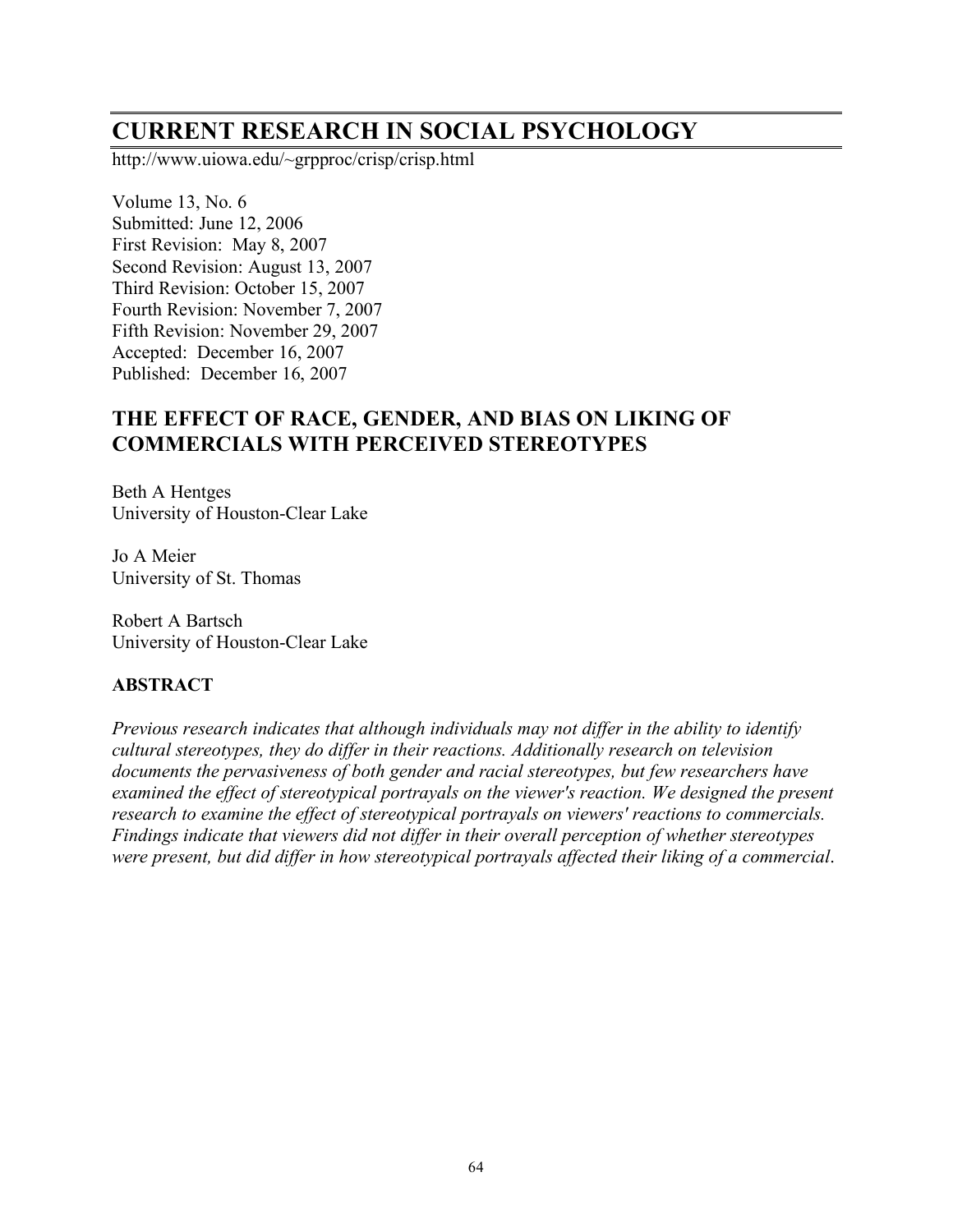## **INTRODUCTION**

Research has established the pervasiveness of stereotypical representations on television by gender (Coltrane & Messineo, 2000; Hentges, Bartsch, & Meier, 2007; Signorielli & Kahlenberg, 2001) and by race (Coltrane & Messineo, 2000; Harwood & Anderson, 2002; Signorielli & Kahlenberg, 2001). However, very few researchers have examined the influence of perceived stereotypical portrayals on the viewer's reaction to the television program or commercial. Additionally, although stereotypes are clearly presented in television, it is not clear whether viewers identify these stereotypical portrayals as such. We designed the present study to examine whether perception of a cultural stereotype, individual bias, and personal characteristics, e.g. race or sex, affected their reactions to television commercials.

#### **Awareness of Cultural Stereotypes**

Cultural stereotypes are widely held generalizations about members of social groups (Ashmore, Del Boca & Wohlers, 1986). While, by definition, the majority of people within a society have knowledge of cultural stereotypes, there is also a great deal of individual variation in the extent to which individuals endorse the stereotypes (Devine, 1989; Martin, 1987). Knowledge of a cultural stereotype does not necessarily reflect a belief in the stereotype (Devine, 1989). That is, a person can be aware of, but not endorse a cultural stereotype (Abrams, 2003; Crocker & Major, 2003).

An individual's level of personal bias or prejudice does not appear to affect awareness of cultural stereotypes; those with little bias have as much knowledge of stereotypes as those with high levels of bias (Augoustinos, Ahrens & Innes, 1994; Devine, 1989). However, level of bias does affect sensitivity to discrimination, such that those with lower levels of bias are more likely to detect discrimination (Kawakami, Spears & Dovidio, 2002; Stangor, Sechrist & Swim, 1999; Swim, Mallet, Russo-Devosa, & Stangor, 2005). Additionally, belonging to the stigmatized group may affect awareness of potential discrimination pertaining to that group. For instance, in terms of sexist ideas, Swim and colleagues (2005) found that women more readily judged things as sexist compared to men. This relation seemed to come from the male participants' greater endorsement of sexist beliefs. Swim et al. (2005) argued that endorsed beliefs are less readily identified as sexist. Therefore, those with higher levels of bias (sexism) are less likely to label particular behaviors and attitudes as discriminatory.

#### **Individual Differences in Reacting to Stereotypes**

Most research on the pervasiveness of cultural stereotypes in the media is based on the assumption that exposure to these images affects perception of social reality (Mastro & Tropp, 2004). Numerous theories, including social-cognitive learning theory (Bussey & Bandura, 1999) and cultivation theory (Gerbner, 1998) suggest that stereotypes are disseminated at least partially through the media. Although there is evidence supporting this idea (Busselle  $& Crandall, 2002;$ Gerbner, Gross, Signorielli, & Morgan, 1980; Signorielli & Lears, 1992), it is less clear how these images affect individuals when the stereotype is clearly identifiable by the individual. Individuals may differ in their sensitivity in identifying cultural stereotypical portrayals (Donlon,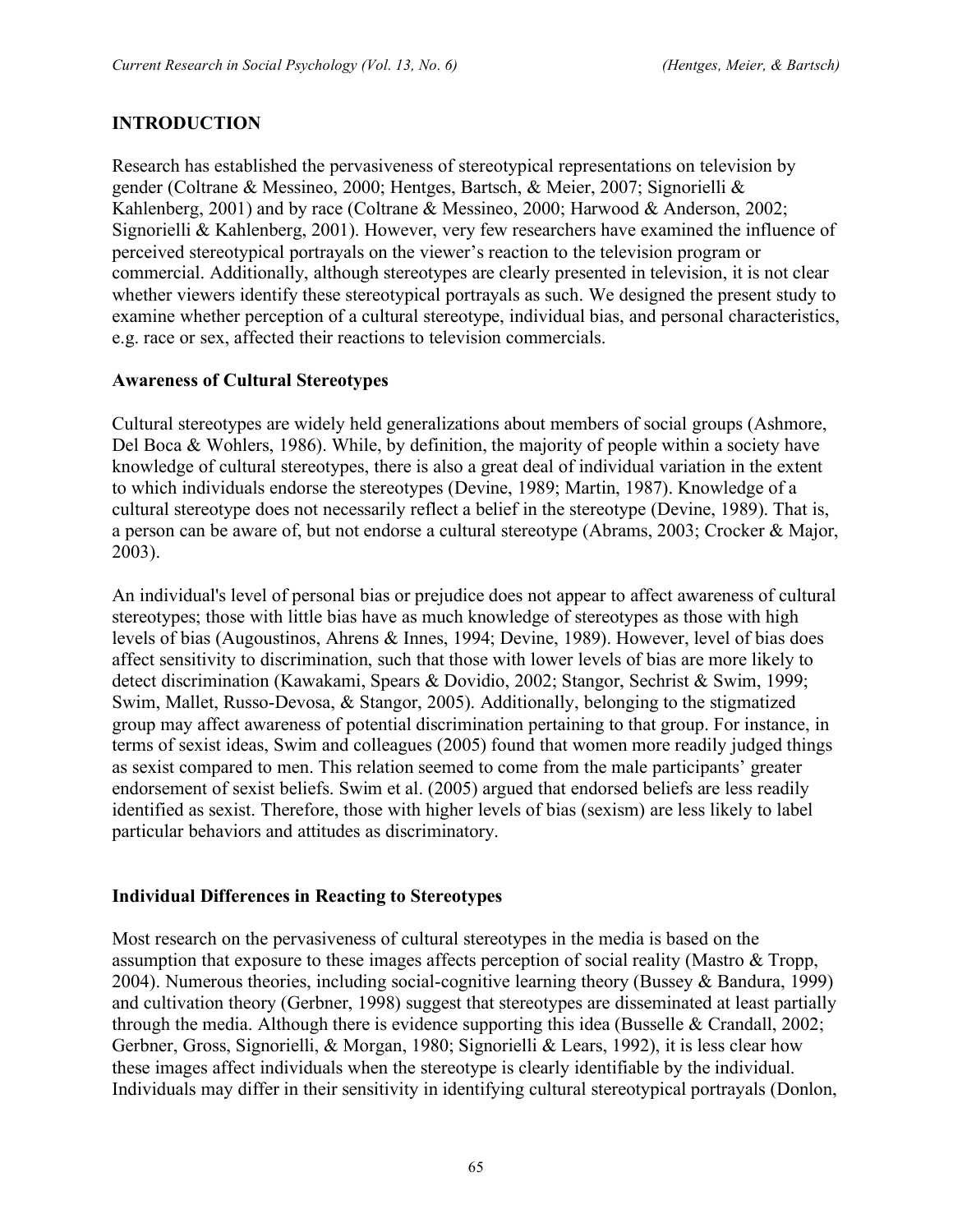Ashman, & Levy, 2005) and in their reactions to such portrayals. Mastro and Tropp (2004) examined the effect of interracial contact, racial attitudes, and racial stereotypical portrayals on individuals' reaction to black characters. They found that the participants' reactions to the stereotypical portrayal of a black female in a situation comedy were mediated by their level of racial bias. Those individuals with high level of bias rated the black characters lower in competence and positive personal characteristics, irrespective of their personal level of interracial contact, than those individuals low in prejudice. These effects did not hold when the presented image was non-stereotypical. Thus, various factors may drive individuals' reactions to stereotypical portrayals. However, Mastro and Tropp (2004) themselves determined whether the image was stereotypical or non-stereotypical and failed to directly assess the participant's assessment of the stereotypicality of the portrayal. To fully understand the effect of stereotypical portrayals on viewers' reactions, whether the viewer personally detects a stereotype is probably relevant. Devine's (1989) model separating personal belief from cultural stereotypes suggests that while stereotypes are equally accessible to individuals both high in prejudice and those low in prejudice, the two differ in their reactions. Thus, individuals who are low in prejudice would be expected to react more negatively to stereotypical presentations if they perceive them as such.

## **Present Studies**

We designed the present studies to examine a number of issues. First, do participant gender and race would affect the number of commercials identified with stereotypes. Individuals belonging to stigmatized groups (minorities or women) would detect more stereotypes than individuals not in stigmatized groups (white males). We also predicted that individuals would react differently to the stereotypical portrayals based on their own personal bias. Thus we separated detection of stereotypes from reactions to the stereotypical depictions.

For Study 1 we specifically predicted:

1) Racial minorities would detect more racial stereotypes in commercials than white participants. 2) In general, participants would like commercials with racial stereotypes less than commercials without racial stereotypes.

3) Individuals low in racial bias would react more negatively to commercials with stereotypes than individuals high in bias.

4) Racial minorities would react more negatively to racial stereotypes in commercials than white participants.

#### **METHOD STUDY 1**

#### **Participants**

Fifty-seven upper-division undergraduate students (48 females, mean age = 29.58 years) participated in the first study examining participants' perceptions of racial stereotypes in preselected television commercials. Forty-two participants classified themselves as White/Non-Hispanic, and 15 classified themselves as minorities (10 African-American, 5 Hispanic). In return for their participation, students received credit towards a course requirement.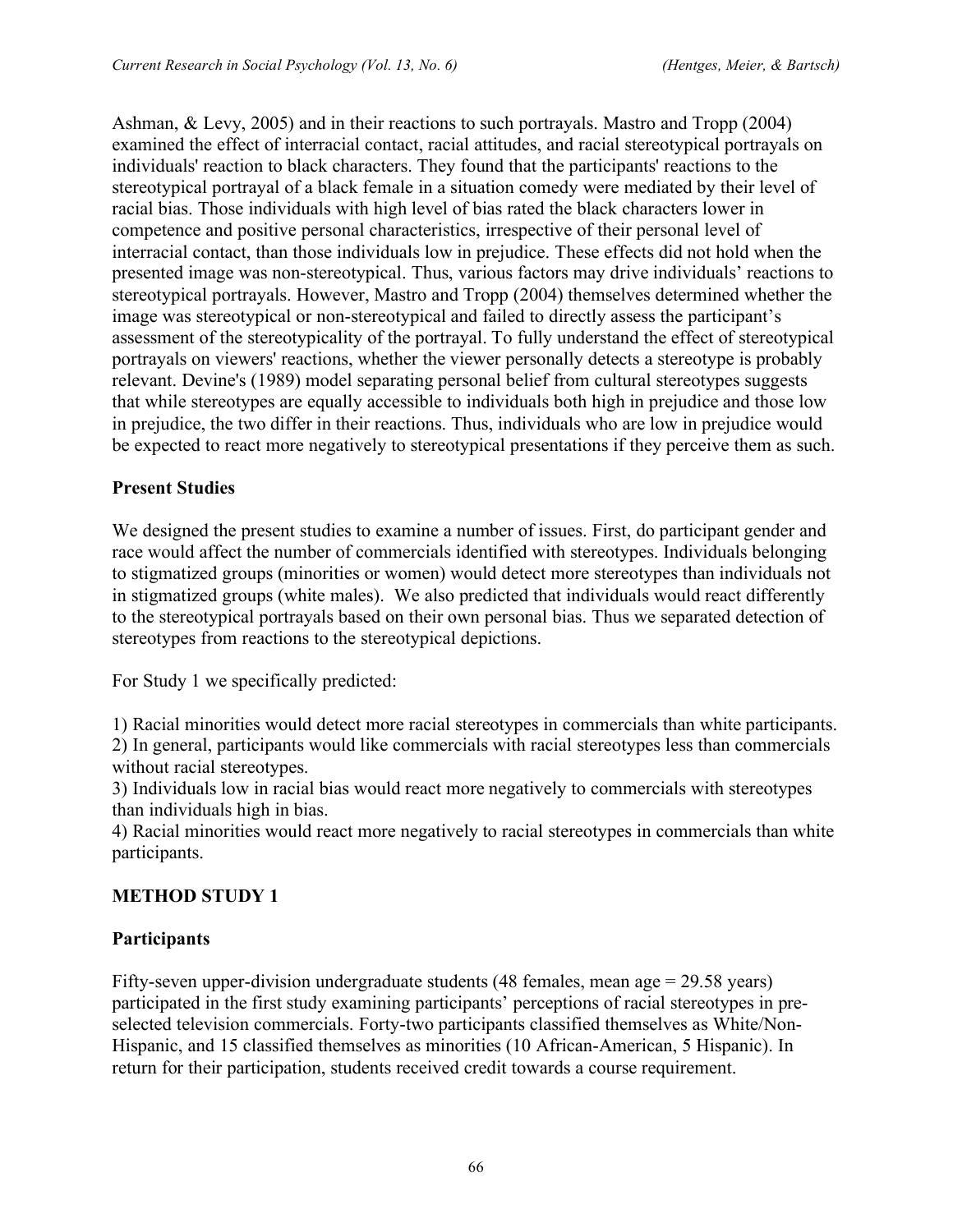## **Target Stimuli**

Commercials were videotaped from the three major network television stations (ABC, NBC, CBS) during prime-time hours over a period of several days. A team of four researchers then selected a sample of the commercials that aired. In order to be included in the study, the commercial had to include real human characters and at least one of the commercial characters had to be non-white. We selected a total of 15 different commercials.

## **Measurement Scales**

After viewing each commercial, participants indicated whether there were any racial stereotypes present (yes/no response set) and how much they liked the commercial on a 5-point scale ( $1 =$ strongly dislike;  $5 =$  strongly like).

We administered the Symbolic Racism 2000 Scale (Henry & Sears, 2002) to measure racial attitudes. The scale consists of eight items measured on a 5-point scale (1=strongly agree;  $5 =$ strongly disagree). The measure examines perception of blacks with items such as "Over the past few years, blacks have gotten less than they deserve." We reverse coded some items, and then summed all items, so that higher scores indicate more racist attitudes (Cronbach's alpha = .78).

## **Procedures**

Order was counterbalanced so that half of the students completed the demographic and attitude scales first and then they viewed and rated the commercials. The order was reversed for the other half of the participants so that they viewed and rated the commercials first and then completed the packet of demographic and attitude scales. Statistical analysis revealed that the order of presentation was not related to participants' ratings of commercials and was dropped from further analyses. Participants watched each commercial and then were given 60 seconds to rate each commercial. After each study session was completed, participants were debriefed and thanked for their participation.

## **RESULTS STUDY 1**

We performed a two-sample independent t-test with race as the independent variable, and number of commercials identified as stereotypical as the dependent variable. There was no difference between the number of commercials that were identified as having a racial stereotype between minorities ( $M = 3.87$ ,  $SD = 2.97$ ) and whites ( $M = 5.05$ ,  $SD = 2.89$ ),  $t(55) = 1.35$ , ns.

For each participant, we separated the commercials they said had racial stereotypes (average frequency of commercials with stereotypes,  $M = 4.74$ ,  $SD = 2.93$ ) from those they felt had no racial stereotypes (commercials without stereotypes,  $M = 10.26$ ,  $SD = 2.93$ ).

The means and standard deviations for liking scores for each commercial are presented in the Appendix. Across all commercials the mean ratings were in the neutral range  $(M = 3.37)$ . We then examined the effect of racial bias and racial minority status on ratings of commercials participants felt contained racial stereotypes. To do this we first calculated the average ratings on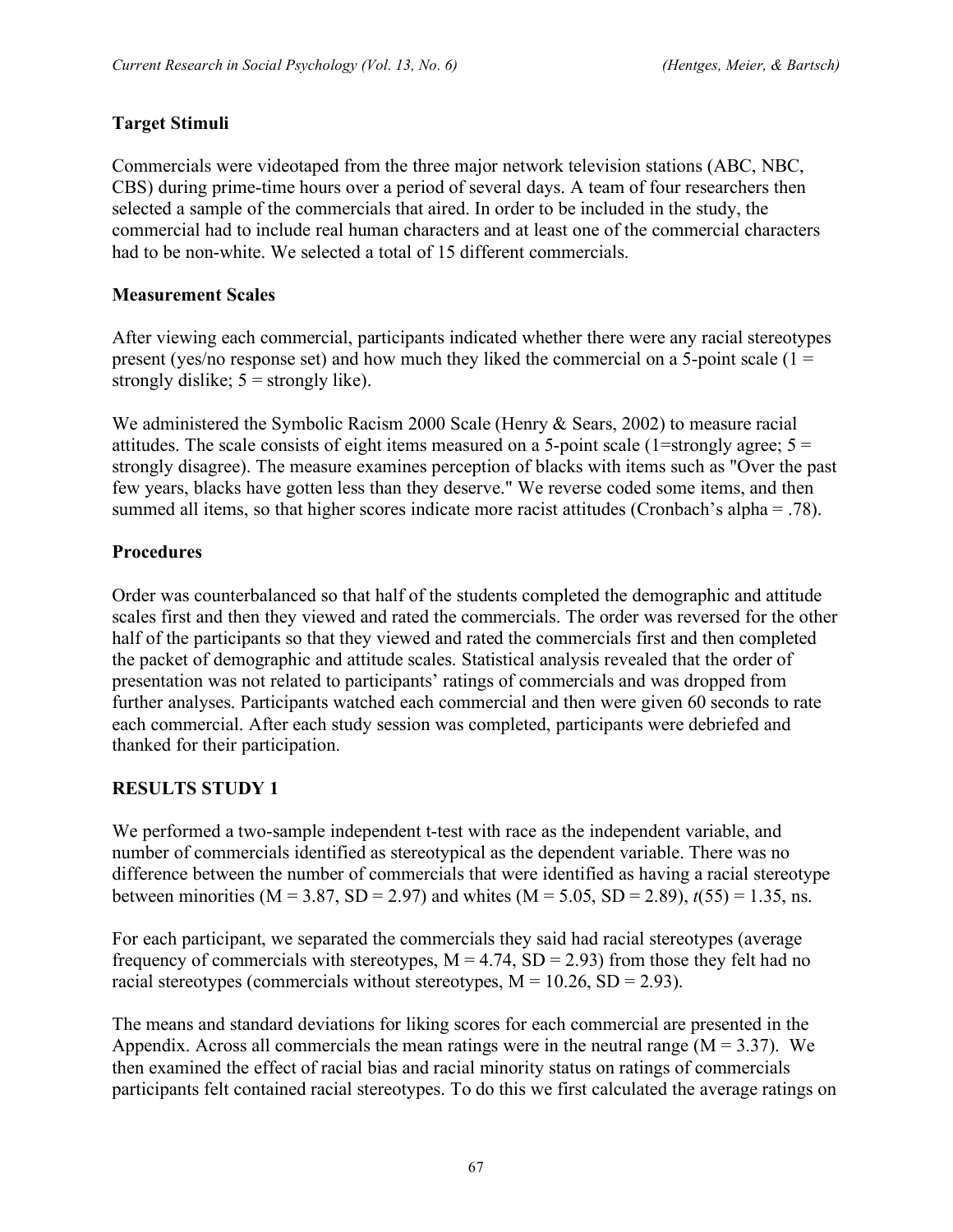liking for only those commercials the participant indicated contained racial stereotypes. We then repeated this procedure for those commercials the participants said contained no racial stereotypes (see Table 1).

| Table 1. Average Ratings and Standard Deviations of Liking in Commercials With and |
|------------------------------------------------------------------------------------|
| Without Racial Stereotypes by Participant Race and Racial Bias.                    |

|                  | Liking of Commercials   | Liking of Commercials      |  |  |
|------------------|-------------------------|----------------------------|--|--|
|                  | with Racial Stereotypes | without Racial Stereotypes |  |  |
| Low Racial Bias  | 2.87(0.83)              | 3.59(0.50)                 |  |  |
| High Racial Bias | 3.21(0.48)              | 3.41(0.44)                 |  |  |
|                  |                         |                            |  |  |
| Minority         | 2.75(0.88)              | 3.72(0.39)                 |  |  |
| White            | 3.15(0.58)              | 3.39(0.48)                 |  |  |

Then, we performed a 2 x 2 mixed model ANOVA, with liking scores for commercials with and without stereotypes as the repeated factor and a median split of racial bias as the betweenparticipants factor. Overall, participants liked commercials with racial stereotypes less than those without,  $F(1, 52) = 18.34$ ,  $p < .001$ . However, there was an interaction of liking with racial bias,  $F(1, 52) = 6.04$ ,  $p = 0.02$ . An examination of the mean liking scores for commercials with and without racial stereotypes reveals that participants with low racial bias liked commercials with racial stereotypes less than participants with high bias did, but they liked commercials without stereotypes more.

Finally, we performed a separate 2 x 2 mixed model ANOVA, with liking scores for commercials with and without stereotypes as the repeated factor and race as a betweenparticipants factor. Race interacted with liking scores,  $F(1, 53) = 10.08$ ,  $p < .01$ . Following a similar pattern to racial bias, minority participants disliked commercials with racial stereotypes, compared to those without racial stereotypes, more than white participants (see Table 1). An examination of the means reveals that minority participants liked commercials with racial stereotypes less than white participants, but liked those without stereotypes more.

## **INTRODUCTION STUDY 2**

## **Target of Stereotype**

Many of the theories and research on prejudice/bias and cultural stereotypes imply equal applicability to different socially stigmatized groups (Devine, 1989; Monteith, Sherman & Devine, 1998; Sherman, Stroessner, Conrey & Azam, 2005). Thus the mechanism for bias would remain the same for stereotyping different groups such as African-Americans, women, homosexuals, etc. However, socially not all stereotypes are created equal (Czopp & Monteith, 2003). Cowan and Hodge (1996) found that college students rated hate speech directed at ethnic groups more offensive than hate speech targeting woman or homosexuals. Likewise Czopp and Monteith (2003) found that individuals experience more guilt when confronted with racial bias than when confronted with gender bias.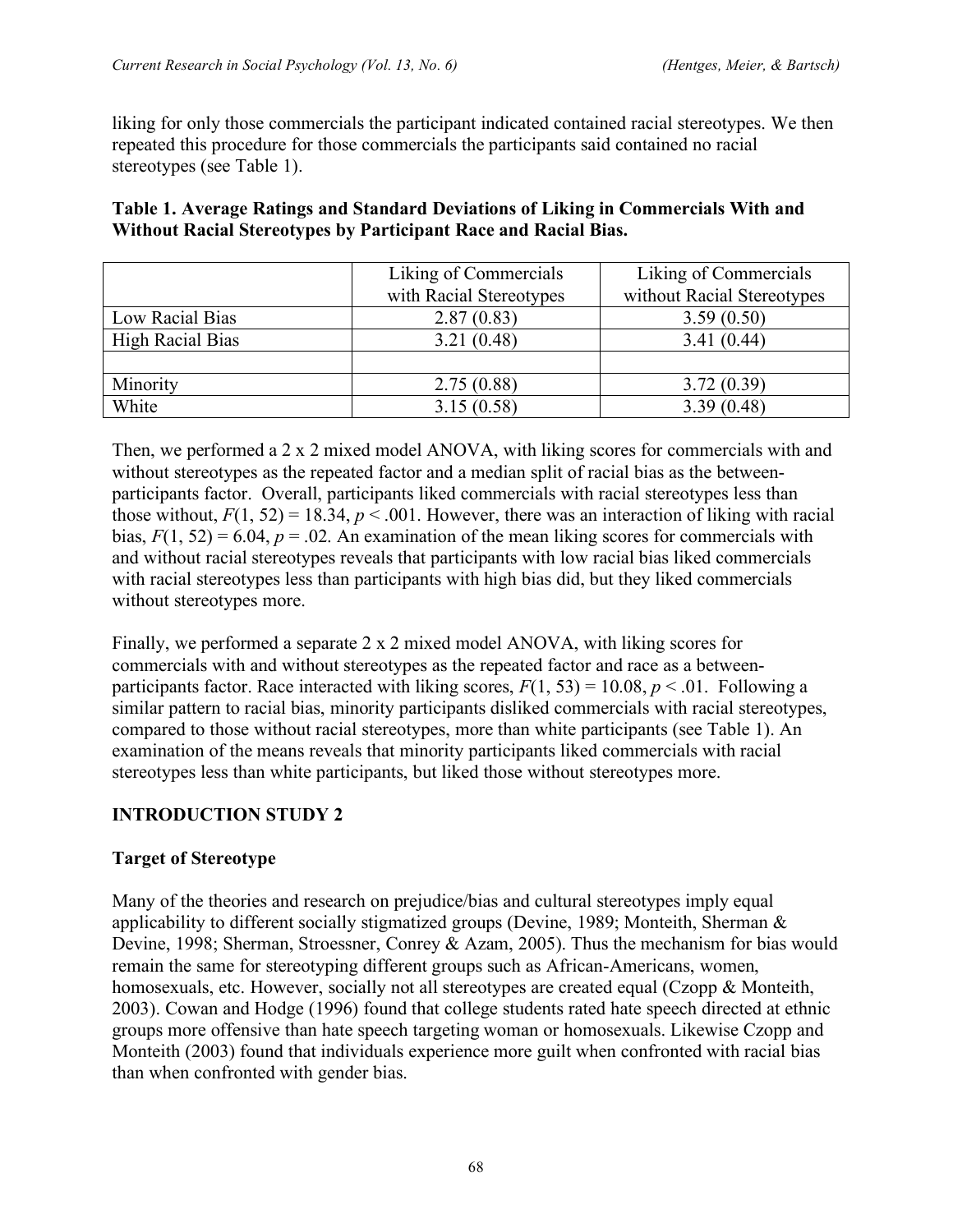Because the effect of stereotypical portrayals might differ depending on the group depicted in a stereotypical manner, e.g. African-Americans versus females, we conducted a second study examining the effect of individual characteristics on the detection and reaction to gender stereotypes. The format of the second study was identical to the first with a few exceptions.

For Study 2 we predicted:

1) Females would detect more gender stereotypes in commercials than male participants.

2) In general, participants would like commercials with gender stereotypes less than commercials without gender stereotypes.

3) Individuals low in gender bias would react more negatively to commercials with stereotypes than individuals high in bias.

4) Women would react more negatively to gender stereotypes in commercials than male participants.

## **METHOD STUDY 2**

## **Participants**

A sample of 86 upper-division undergraduate students (73 females; mean age = 30.87 years) participated in the second study examining perceptions of gender in a series of pre-selected television commercials. The sample was racially diverse, with 58 White/Non-Hispanics, 11 African-Americans, 13 Hispanics, 2 Asian-Americans, and 2 participants who classified their race/ethnicity as "other." In return for their participation in the study, students received credit towards a course requirement.

## **Target Stimuli**

Commercials were videotaped from the three major network television stations (ABC, NBC, CBS) during prime-time hours over a period of several days. A team of four researchers then selected a sample of the commercials to include in the study that aired. Commercials were selected for the second study if they included real human male and female characters. A total of 17 different commercials were selected.

## **Measurement Scales**

After viewing each commercial, we asked participants whether there were any gender stereotypes present (yes/no response set) and how much they liked the commercial on a 5-point scale (1 = strongly dislike;  $5 =$  strongly like).

Sexist attitudes were measured using the Modern Sexism Scale (Swim, Aikin, Hall, & Hunter, 1995). The scale included eight items that measured denial of continuing sexism, antagonism towards demands made by women, and resentment of special favors granted to women, e.g., "Discrimination against women is no longer a problem in the United States." The items are measured on a 5-point scale ranging from 1 (strongly agree) to 5 (strongly disagree). We reverse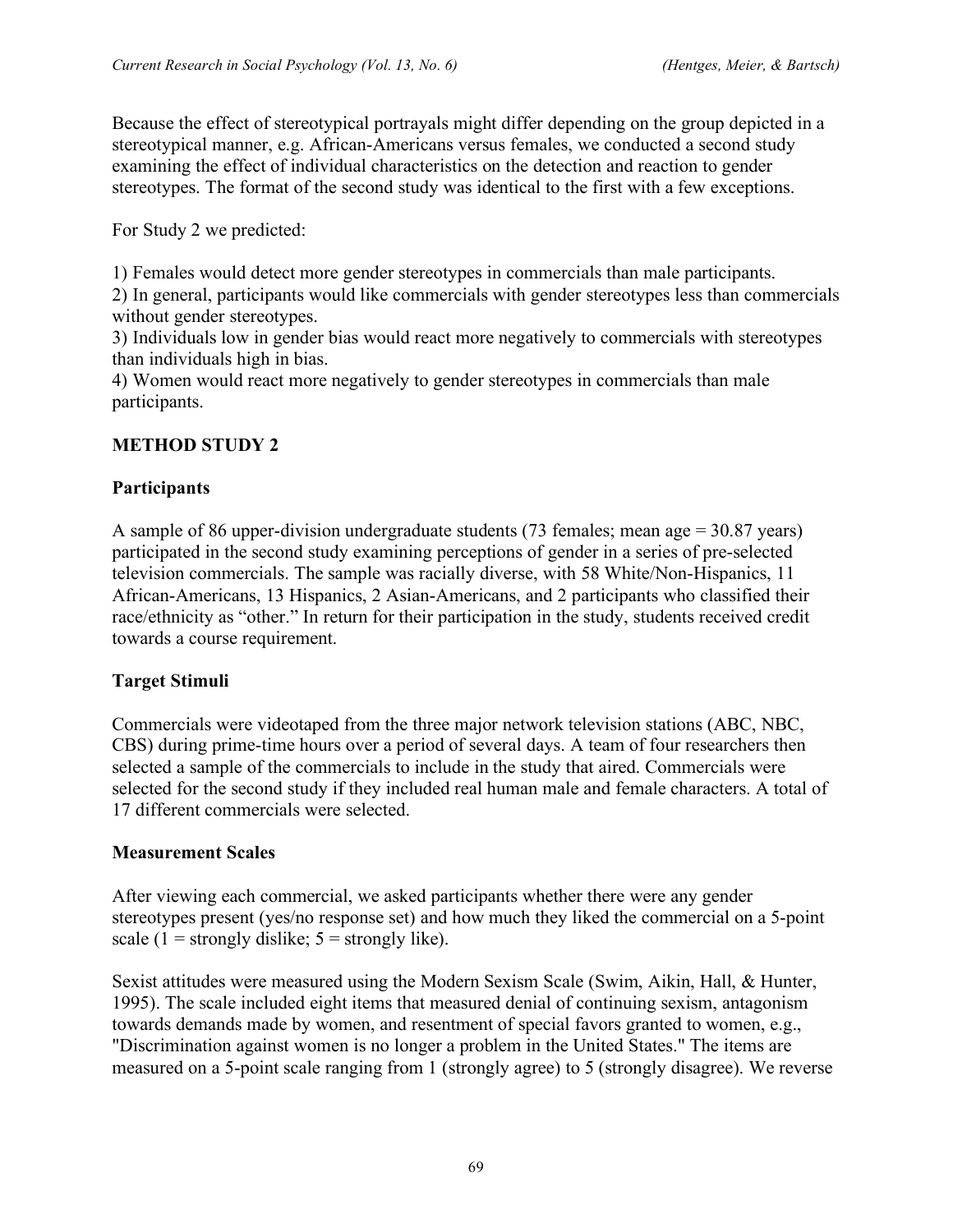coded some items, and then summed all items, so that higher scores indicate more sexist attitudes (Cronbach's alpha = .72).

## **Procedures**

Order was counterbalanced so that half of the students completed the demographic and attitude scales first and then they viewed and rated the commercials. The order was reversed for the other half of the participants so that they viewed and rated the commercials first and then completed the packet of demographic and attitude scales. Statistical analysis revealed that the order of presentation was not related to participants' ratings of commercials and was dropped from further analyses. Participants watched each commercial and then were given 60 seconds to complete a one-page questionnaire regarding their perceptions of the commercials. After each study session was completed, participants were debriefed and thanked for their participation.

## **RESULTS STUDY 2**

We performed a two-sample independent t-test with sex as the independent variable and number of commercials identified as stereotypical as the dependent variable. Females detected marginally significantly more gender stereotypes in the commercials  $(M = 8.62, SD = 2.96)$  than males did (*M* = 6.85, *SD* = 3.67), *t*(84) = -1.92, *p* = .06

We separated the commercials that participants said had gender stereotypes ( $M = 8.35$ , SD = 3.12) from those they felt had no gender stereotypes ( $M = 8.65$ , SD = 3.12). The participants who did not rate any commercials with gender stereotypes ( $n = 2$ ) were excluded from analyses involving liking scores. The means and standard deviations for liking scores for each commercial are presented in the Appendix. Across all commercials the mean ratings were in the neutral range (overall  $M = 3.28$ ). We compared the participants' ratings of liking for the commercials they perceived as containing gender stereotypes with those they did not (see Table 2).

|                  | Liking of Commercials   | Liking of Commercials      |  |
|------------------|-------------------------|----------------------------|--|
|                  | with Gender Stereotypes | without Gender Stereotypes |  |
| Low Gender Bias  | 2.89(0.55)              | 3.46(0.66)                 |  |
| High Gender Bias | 3.10(0.51)              | 3.43(0.56)                 |  |
|                  |                         |                            |  |
| Females          | 2.92(0.50)              | 3.46(0.63)                 |  |
| Males            | 3.50(0.53)              | 3.31(0.40)                 |  |

| Table 2. Average Ratings and Standard Deviations of Liking in Commercials With and |  |  |
|------------------------------------------------------------------------------------|--|--|
| <b>Without Gender Stereotypes by Sex.</b>                                          |  |  |

Next, we performed a 2 x 2 mixed model ANOVA, with liking scores for commercials with and without stereotypes as the repeated factor and a median split of gender bias as the betweenparticipants factor. Overall, participants liked commercials with gender stereotypes less than those without,  $F(1, 82) = 38.04$ ,  $p < .001$ . Although the pattern of results was similar to the previous study there was not a significant interaction between gender bias and liking of commercials,  $F(1, 82) = 2.66$ ,  $p = .11$ .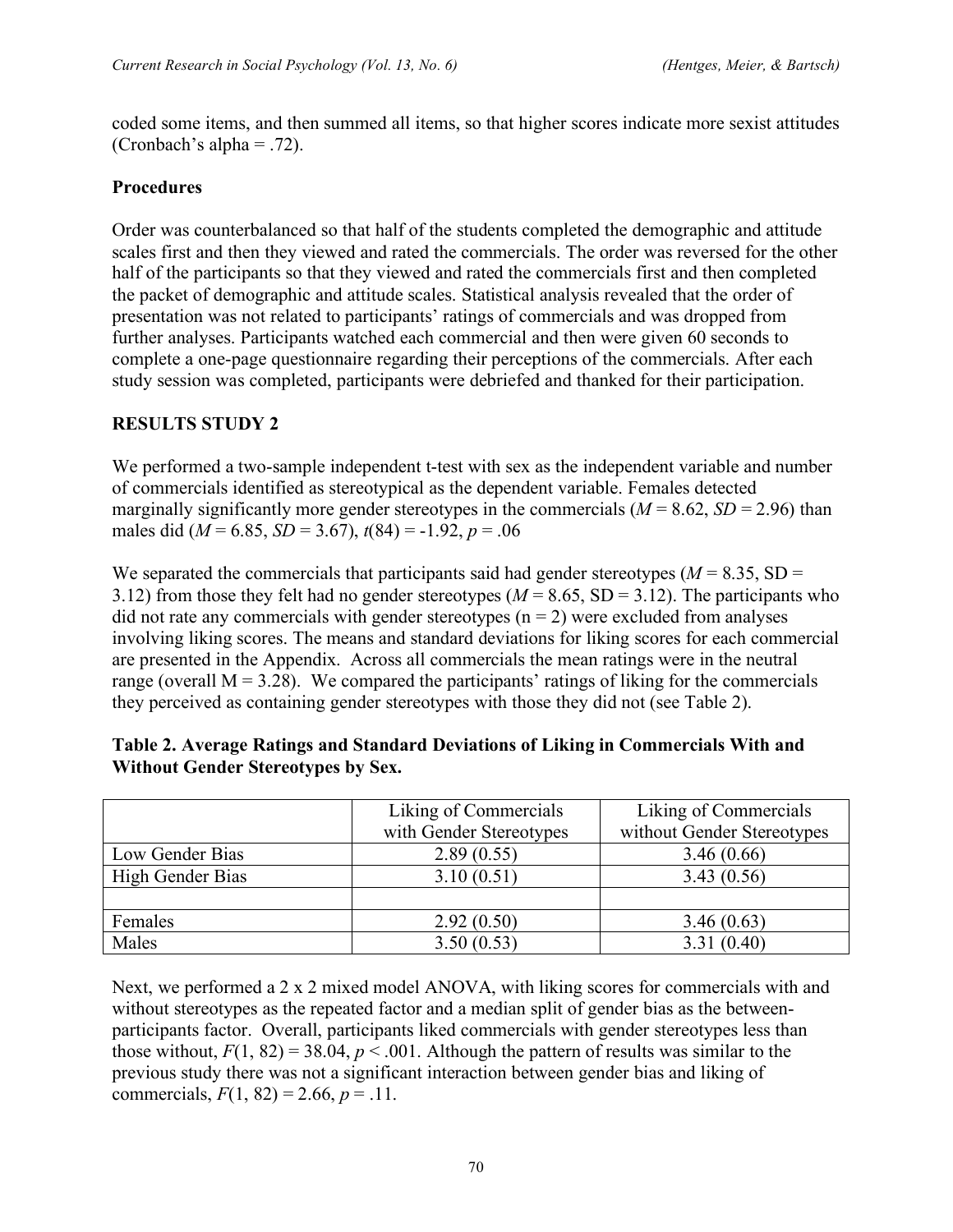Finally, we performed a 2 x 2 mixed model ANOVA, with liking scores for commercials with and without gender stereotypes as the repeated factor and sex as a between-participants factor. Similar to the study on racial bias there was a significant sex x liking interaction,  $F(1, 82) =$ 13.90,  $p < .001$ , such that female participants disliked commercials with gender stereotypes compared to those without gender stereotypes more than male participants, who had higher liking scores for commercials with gender stereotypes.

## **DISCUSSION**

The present studies provided support for the contention that members of stigmatized groups react more negatively to stereotypical portrayals, and partial support for the contention that lower levels of bias are associated with more negative reactions to stereotypical portrayals, but only for racial stereotypes. We do note that the differences in liking between commercials which were perceived to have stereotypes and those that did not were noticeable and significant, but not large (i.e., a bit less than half a point). On average, participants were relatively neutral about commercials, both with and without stereotypes. Our measure of liking may not have been sensitive enough to detect subtle differences in liking. Despite this we did have some significant findings. When people perceived a stereotype they did not automatically dislike the commercial; however, it does appear that perceiving a stereotype was a factor in their liking of the commercial.

Similar to previous research (e.g. Mastro & Tropp, 2004), participants' levels of racial bias were associated with negative reactions to commercials with perceived racial stereotypes. Those with lower scores on the Symbolic Racism 2000 Scale liked commercials with racial stereotypes significantly less than those without racial stereotypes. However, gender bias scores did not relate to liking of commercials with and without gender stereotypes. A possible explanation for the differential effect of gender and racial bias on reactions to commercials with stereotypical portrayals may lie with the differing cultural reactions to sexism and racism. Since individuals react more negatively to racial bias than to gender bias (e.g., Cowen & Hodge, 1996; Czopp & Monteith, 2003), it is possible that only those high in racial bias do not differentially react to commercials with and without racial stereotypes. Thus, only a segment of the population (those higher in racial bias) will not react negatively to commercials with racial stereotyping. In contrast, gender stereotypes are generally not perceived as problematic, even by individuals low in gender bias.

Racial bias is generally considered more socially unacceptable in the United States. Racial stereotypes are closely associated with racial bias to the extent that expression of a racial stereotype is akin to the expression of prejudice. Gender stereotypes and sexism are not so closely aligned. Swim, Mallet, Russo-Devosa and Stangor (2005) asked college students to judge whether various behaviors or statements were sexist. The participants generally labeled traditional gender roles and hostile sexist beliefs as sexist. However, they did not as readily identify more benevolent attitudes and behaviors or unwanted sexual advances as such. The participants in Swim et al.'s (2005) study may not have viewed these as being problematic. This explanation fits in with Czopp and Monteith's (2003) finding that individuals experience more guilt when confronted with racial bias than gender bias. Racial stereotypes may be viewed as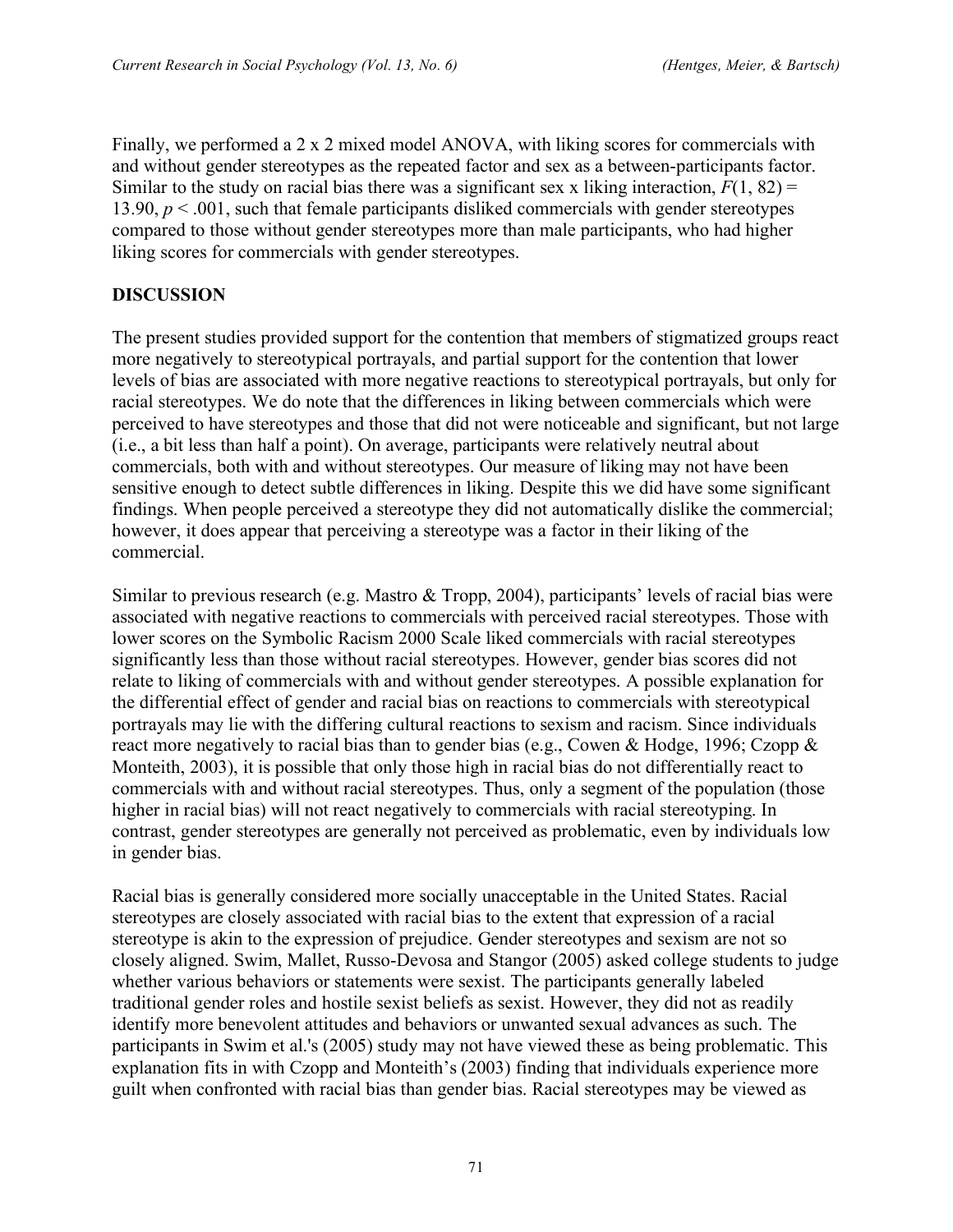more inherently problematic than gender stereotypes and thus viewers' reactions to them are more negative.

Members of a stigmatized group are likely to be more sensitive to the potential negative effect of stereotypes (Swim, Mallett, Russo-Devosa & Stangor, 2005), and therefore would likely have more negative reactions to stereotypical portrayals. In the first study, racial minority participants, compared to white participants, reacted more negatively to perceived racial stereotypes in the commercials. Similarly, female participants reacted more negatively to perceived gender stereotypes in the commercials than the male participants. Although, racial minority participants were not more likely to detect racial stereotypes in the commercials, there was some evidence in the second study that females might be more sensitive to detecting gender stereotypes. The reason for this is not clear, although it does indicate that the relationship between stereotyping, bias and individual characteristics is not the same across all stigmatized groups.

#### **Future Directions**

Future research is needed to more fully explore the interaction between demographic characteristics (race and gender) and biased beliefs. How racial and gender bias affect individuals' reactions to stereotypical portrayals appears to depend on whether they belong to the stigmatized group or not. However, the current studies could not examine this relationship in more detail as we had too few males and minorities. Since the number of racial minority participants was low we did not analyze different racial groups separately. It is quite possible that the reactions to racial stereotypes could vary depending on whether one belongs to the racial group being presented stereotypically. Future research with greater racial representation is needed to more fully explore the effect of racially stereotyped presentations on different racial minorities. Additionally, future research could be constructed to reduce the effect of social desirability. In the present research the participants most likely deduced that we were examining racial and gender bias. Future researchers could also try to measure whether participants felt social pressures to appear non-biased.

An additional direction for future research would be to directly examine any mediating role of emotional reactions on the relationship between viewing a stereotypical portrayal and negative reactions. We did not assess emotional reactions in the current studies, but it would be useful to directly test whether guilt (or other negative emotional reactions) in fact occurs when viewing a commercial with racial or gender stereotypes. The present line of research highlights some of the important issues in research on bias, most importantly that racial and gender bias did not affect individuals in the same way.

#### **REFERENCES**

Abrams, L. (2003). Contextual variations in young women's gender identity negotiations. *Psychology of Women Quarterly, 27*, 64-74.

Ashmore. R. D.. Del Boca. F K., & Wohlers. A. J. (1986). Gender stereotypes. In R. D. Ashmore & F. K. Del Boca (Eds.), The social psychology of female-male relations: A critical analysis of central concepts. New York: Academic Press.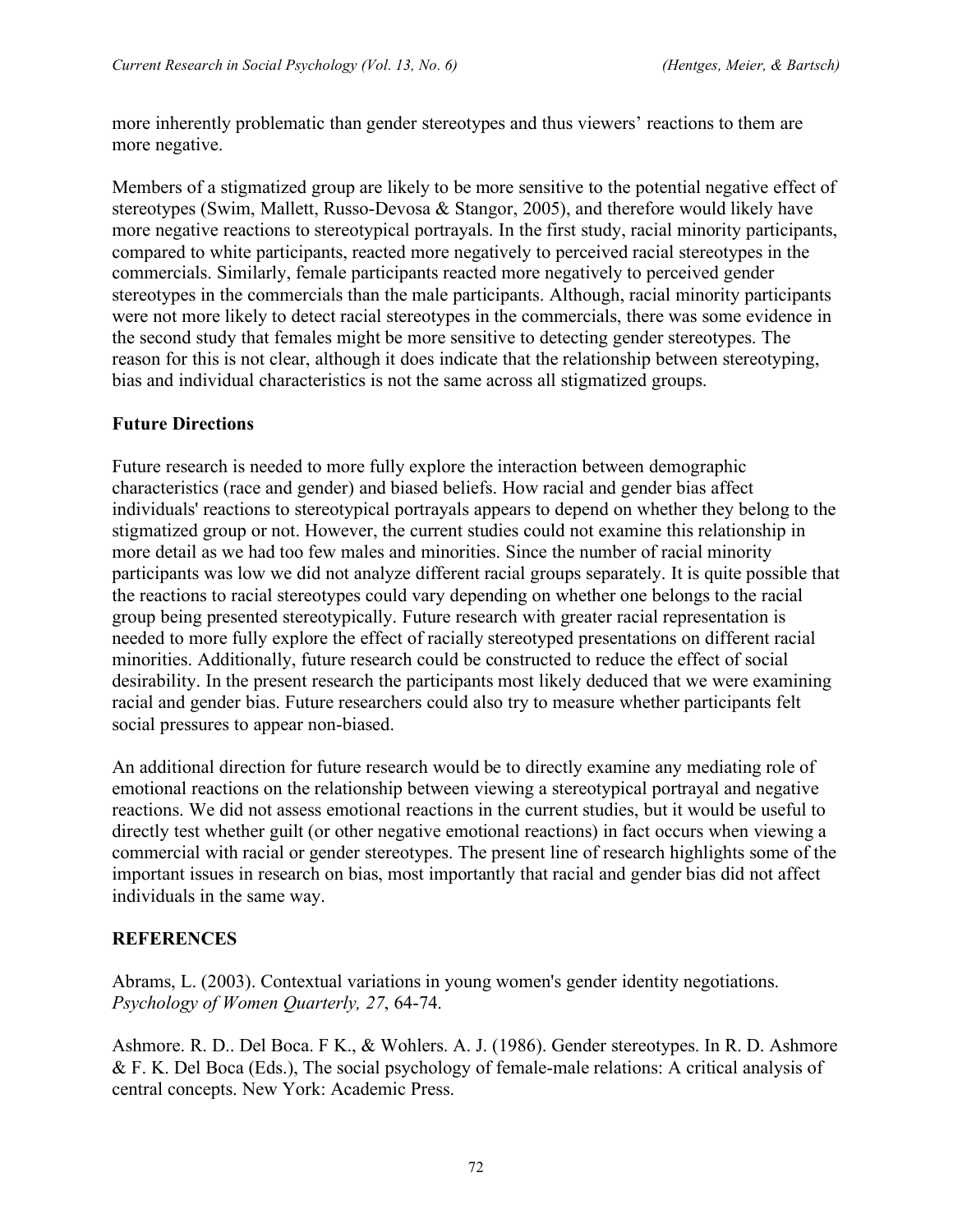Augoustinos, M., Ahrens, C., & Innes, J. (1994). Stereotypes and prejudice: The Australian experience. *British Journal of Social Psychology*, *33*, 125-41.

Augoustinos, M., & Rosewarne, D. (2001). Stereotype knowledge and prejudice in children. *British Journal of Developmental Psychology*, *19*, 143-156.

Brown, W., & Cody, M. (1991). Effects of a prosocial television soap opera in promoting women's status. *Human Communication Research*, *18*, 114-142.

Christiansen, N.D., Kaplan, M.F., & Jones, C. (1999). Racism and the social judgement process: Individual differences in the use of stereotypes. *Social Behavior and Personality, 27*, 129-144.

Christ, W.G. (2002). Media Literacy: Moving from the margins? *Journal of Broadcasting & Electronic Media, 46*, 321-327.

Czopp, A.M. & Monteith, M.J. (2003). Confronting prejudice (literally): Reactions to confrontations of racial and gender bias. *Personality and Social Psychology Bulletin, 29*, 532- 544.

Busselle, R., & Crandall, H. (2002). Television viewing and perceptions about race differences in socioeconomic success. *Journal of Broadcasting & Electronic Media*, *46*, 265-282.

Bussey, K. & Bandura, A. (1999). Social cognitive theory of gender development and differentiation. *Psychological Review, 106*, 676-713.

Coltrane, S. & Messineo, M. (2000). The perpetuation of subtle prejudice: Race and gender imagery in 1990s television advertising. *Sex Roles*, *42*, 363-389.

Coover, G. (2001). Television and social identity: Race representation as 'White' accommodation. *Journal of Broadcasting & Electronic Media*, *45*, 413-431.

Cowan, G., & Hodge, C. (1996). Judgments of hate speech: The effects of target group, publicness, and behavioral responses of the target. *Journal of Applied Social Psychology*, *26*, 355-374.

Crocker, J., & Major, B. (2003). The Self-Protective Properties of Stigma: Evolution of a Modern. *Psychological Inquiry*, *14*, 232-237.

Czopp, A., & Monteith, M. (2003). Confronting prejudice (literally): Reactions to confrontations of racial and gender bias. *Personality and Social Psychology Bulletin*, *29*, 532-544.

Davies, P., Spencer, S., Quinn, D., & Gerhardstein, R. (2002). Consuming images: How television commercials that elicit stereotype threat can restrain women academically and professionally. *Personality and Social Psychology Bulletin*, *28*, 1615-1628.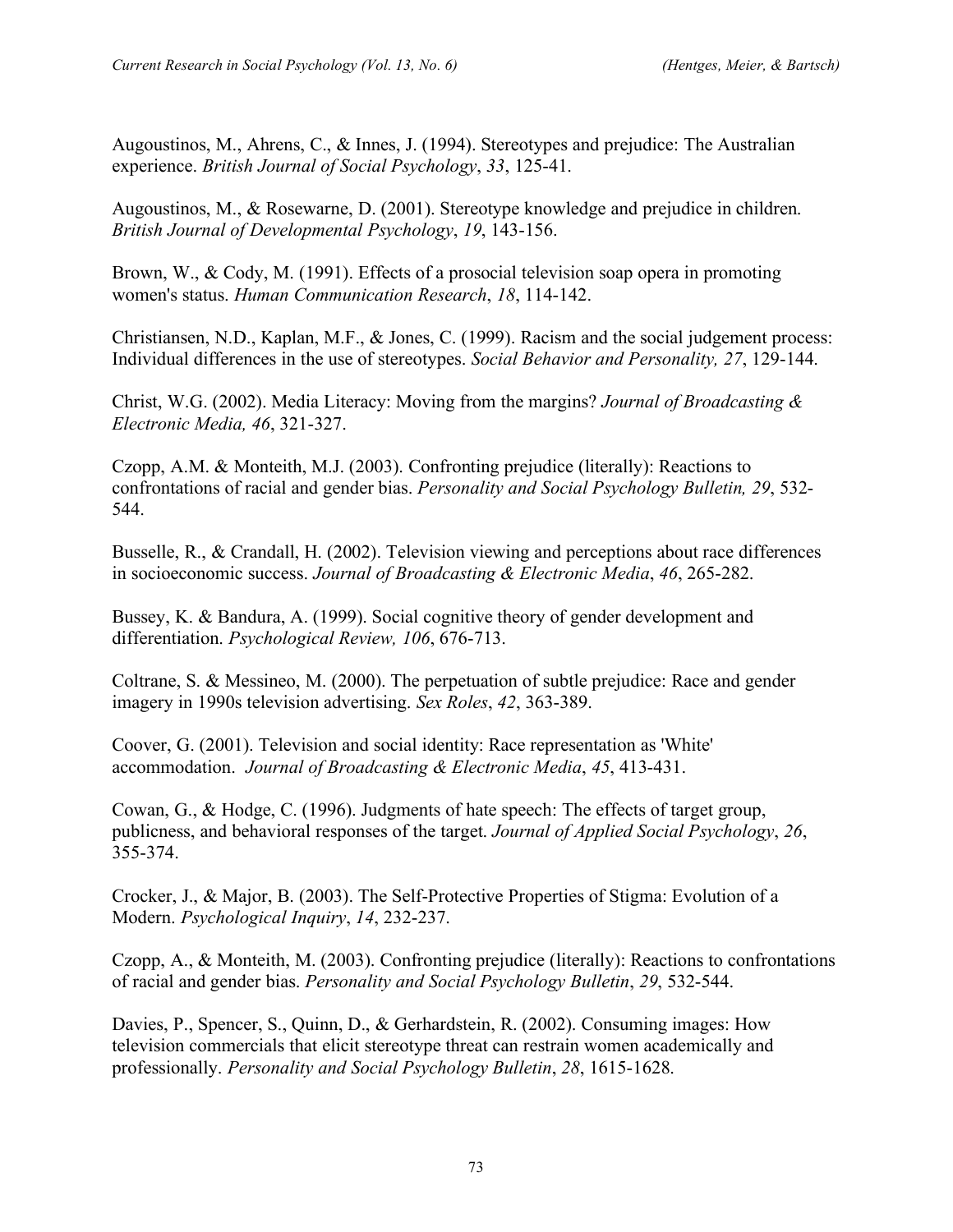Devine, P. (1989). Stereotypes and prejudice: Their automatic and controlled components. *Journal of Personality and Social Psychology*, *56*, 5-18.

Devine, P., Plant, E., Amodio, D., Harmon-Jones, E., & Vance, S. (2002). The regulation of explicit and implicit race bias: The role of motivations to respond without prejudice. *Journal of Personality and Social Psychology*, *82*, 835-848.

Donlon, M., Ashman, O., & Levy, B. (2005). Re-Vision of Older Television Characters: A Stereotype-Awareness Intervention. *Journal of Social Issues*, *61*, 307-319.

Ford, T. (1997). Effects of stereotypical television portrayals of African-Americans on person perception. *Social Psychology Quarterly, 60,* 266-278*.*

Furnham, A. & Mak, T. (1999). Sex-role stereotyping in television commercials: A review and comparison of fourteen studies done on five continents over 25 years. *Sex Roles, 41,* 413-437.

Ganahl, D., Prinsen, T., & Netzley, S. (2003). A Content Analysis of Prime Time Commercials:A Contextual Framework of Gender Representation. *Sex Roles*, *49*, 545-551.

Gerbner, G. (1998). Cultivation Analysis: An overview. *Mass Communication & Society, 1,* 175- 195.

Gerbner, G., Gross, L., Signorielli, N., & Morgan, M. (1980). Aging with television: Images on television drama and conceptions of social reality. *Journal of Communication, 30*, 37-48.

Harwood, J., & Anderson, K. (2002). The Presence and Portrayal of Social Groups on Prime-Time Television. *Communication Reports*, *15*, 81-97.

Hentges, B.A., Bartsch, R.A., & Meier, J.A. (2007). Gender representation in television commercials as a function of target audience age. *Communication Research Reports, 24*, 55-62.

Henry, P. J., & Sears, D. O., (2002). The symbolic racism 2000 scale. *Political Psychology*, *23*, 253-283.

Hobbs, R. (1998). The seven great debates in the media literacy movement. *Journal of Communication, 48*, 16-33.

Judd, C.M., Blair, I.V., & Chapleau, K.M. (2004). Automatic stereotypes vs. automatic prejudice: Sorting out the possibilities in the Payne (2001) weapon paradigm. *Journal of Experimental Social Psychology, 40*, 75-81.

Kawakami, K, Spears, R., & Dovidio, J.F. (2002). Disinhibition of stereotyping: Context, prejudice, and target characteristics. *European Journal of Social Psychology, 32*, 517-530.

Kimball, M. (1986). Television and sex role attitudes. In T.M. Williams (Ed.), *The impact of television* (pp. 265-301). San Francisco: Jossey Bass.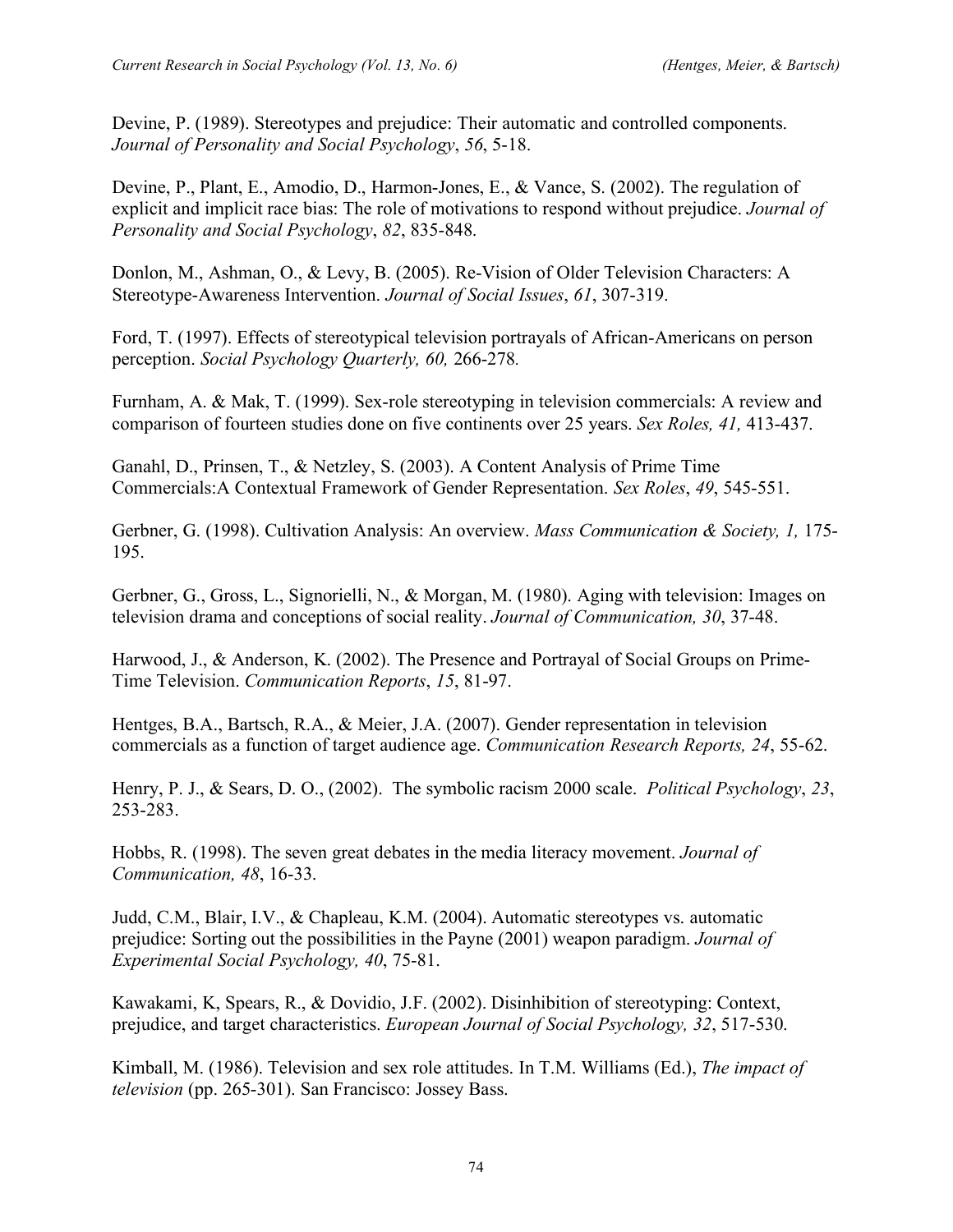Kubey, R. (2004). What is media literacy and why is it important? Television Quarterly, 34, 21- 27.

Martin, C.L. (1987). A ratio measure of sex stereotyping. *Journal of Personality and Social Psychology, 52*, 489-499.

Mastro, D.E. & Tropp, L.R. (2000). The effects of interracial contact, attitudes, and stereotypical portrayals on evaluations of black television sitcom characters. *Communication Research Reports, 21*, 119-129.

McConahay, J. B. (1986). Modern racism, ambivalence, and the Modern Racism Scale. In J. F. Dovidio & S. L. Gaertner (Eds.), *Prejudice, discrimination, and racism* (pp. 91-125). Orlando, FL: Academic Press.

McKown, C. & Weinstein, R.S. (2003). The development and consequences of stereotype consciousness in middle childhood. *Child Development, 74*, 498-515.

Monteith, M., Ashburn-Nardo, L., Voils, C., & Czopp, A. (2002). Putting the brakes on prejudice: On the development and operation of cues for control. *Journal of Personality and Social Psychology*, *83*, 1029-1050.

Sherman. J.W., Stroessner, S.J., Conrey, F.R., & Azam, O.A. (2005). Prejudice and stereotype maintenance processes: Attention, attribution, and individuation. *Journal of Personality and Social Psychology, 89,* 607-622.

Signorielli, N., & Kahlenberg, S. (2001). Television's world of work in the nineties. *Journal of Broadcasting & Electronic Media*, *45*, 4-22.

Signorielli, N., McLeod, D., & Healy, E. (1994). Gender stereotypes in MTV commercials: The beat goes on. *Journal of Broadcasting & Electronic Media*, *38*, 91-101.

Signorielli, N. & Lears, M. (1992). Children, television, and conceptions about chores: Attitudes and behaviors. *Sex Roles, 27*, 157-170.

Spence, J.T. & Hahn, E.D. (1997). The Attitudes Toward Women Scale and attitude change in college students. *Psychology of Women Quarterly, 21*, 17-34.

Stern, S., & Mastro, D. (2004). Gender Portrayals Across the Life Span: A Content Analytic Look at Broadcast Commercials. *Mass Communication and Society*, *7*, 215-236.

Stangor, C., Sechrist, G.B., & Swim, J.K. (1999). Sensitivity to sexism and perceptions of reports about sexist events. *Swiss Journal of Psychology, 58*, 251-256

Swim, J. K., Aikin, K. J., Hall, W. S., & Hunter, B. A. (1995). Sexism and racism: Oldfashioned and modern prejudices. *Journal of Personality and Social Psychology*, *68*, 199-214.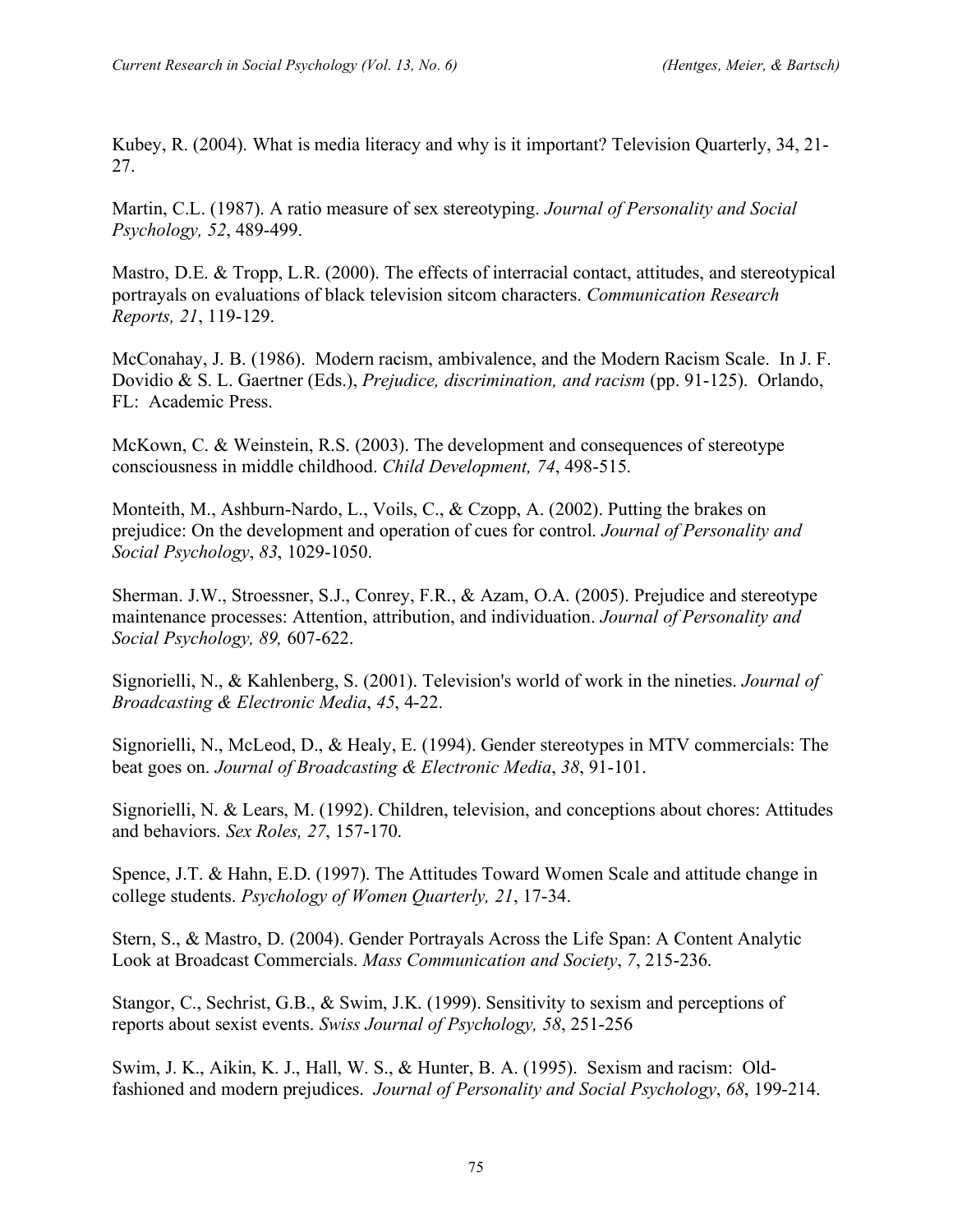Swim, J.K, Mallett, R., Russo-Devosa, Y, & Stangor, C. (2005). Judgments of sexism: A comparison of the subtlety of sexism measures and sources of variability in judgments of sexism. *Psychology of Women Quarterly, 29,* 406-411.

| COMMERCIALS IN STUDT 1. |      |                           |  |  |  |  |
|-------------------------|------|---------------------------|--|--|--|--|
| Commercial              | Mean | <b>Standard Deviation</b> |  |  |  |  |
|                         | 3.16 | .80                       |  |  |  |  |
| 2                       | 3.21 | .98                       |  |  |  |  |
| $\overline{3}$          | 3.16 | .75                       |  |  |  |  |
| 4                       | 2.86 | .69                       |  |  |  |  |
| 5                       | 2.81 | 1.03                      |  |  |  |  |
| 6                       | 3.60 | .84                       |  |  |  |  |
| 7                       | 3.20 | 1.02                      |  |  |  |  |
| 8                       | 3.27 | 1.31                      |  |  |  |  |
| 9                       | 3.21 | 1.03                      |  |  |  |  |
| 10                      | 3.53 | .96                       |  |  |  |  |
| 11                      | 3.53 | 1.04                      |  |  |  |  |
| 12                      | 3.49 | .83                       |  |  |  |  |
| 13                      | 3.95 | 1.32                      |  |  |  |  |
| 14                      | 3.37 | 1.21                      |  |  |  |  |
| 15                      | 4.19 | .93                       |  |  |  |  |

#### **APPENDIX A: MEAN LIKING SCORES AND STANDARD DEVIATIONS FOR COMMERCIALS IN STUDY 1.**

#### **APPENDIX B: CORRELATION MATRIX FOR STUDY 1**.

| Variables                            | Race    | Number of<br>Commercials<br>Identified with<br><b>Stereotypes</b> | Symbolic<br>Racism | Average Liking<br>of Commercials<br>with Stereotypes | Average Liking of<br>Commercials<br>without Stereotypes |
|--------------------------------------|---------|-------------------------------------------------------------------|--------------------|------------------------------------------------------|---------------------------------------------------------|
| Race                                 |         |                                                                   |                    |                                                      |                                                         |
| Commercials                          | $-.18$  |                                                                   |                    |                                                      |                                                         |
| Symbolic Racism                      | $-37**$ | .09                                                               | --                 |                                                      | --                                                      |
| Liking with<br>Stereotypes           | $-26*$  | .01                                                               | .22                |                                                      |                                                         |
| Liking without<br><b>Stereotypes</b> | $31*$   | .02                                                               | $-.19$             | .06                                                  |                                                         |

Note: n=57, \* *p*<.05, \*\* *p*<.01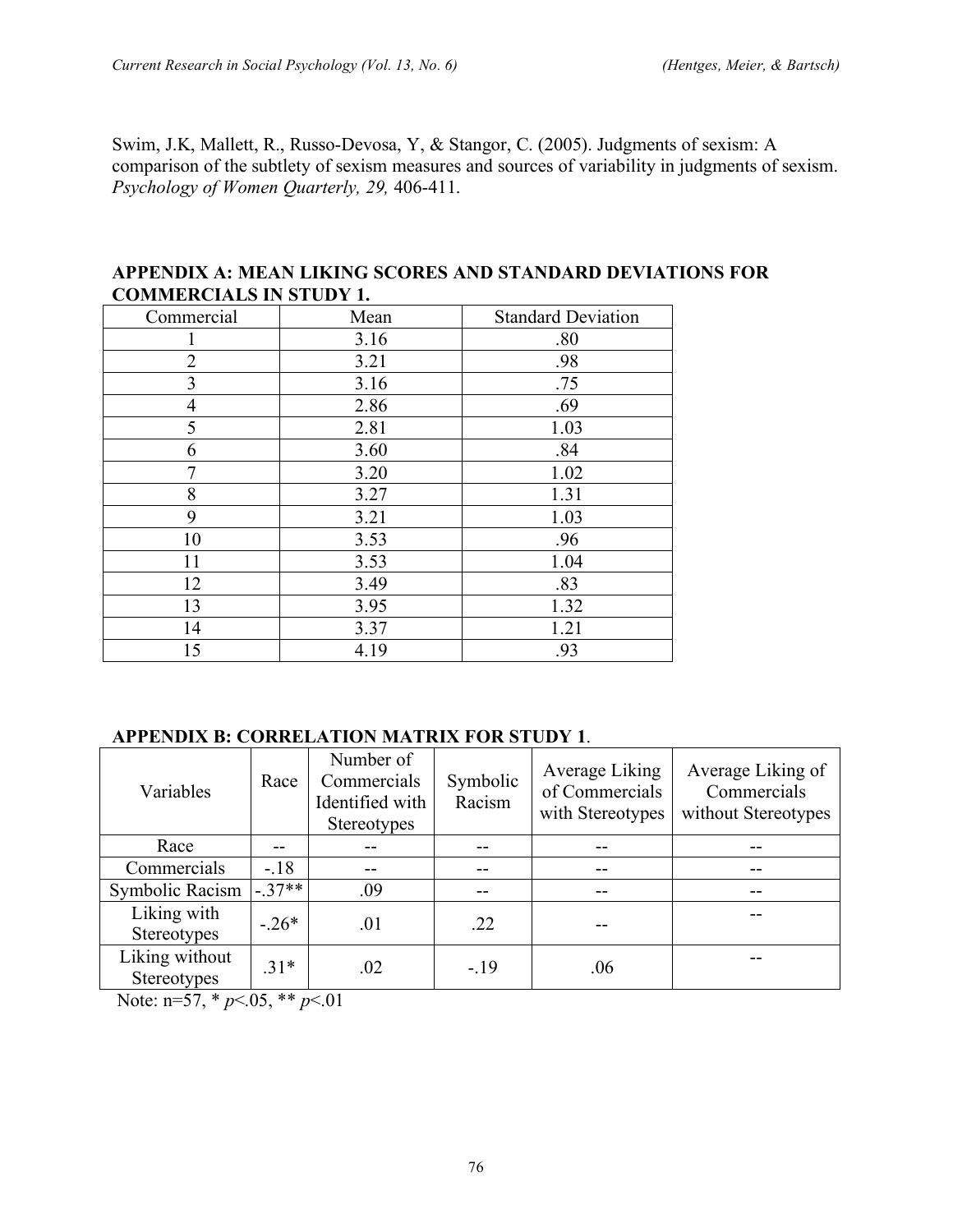## **APPENDIX C: QUESTIONS USED IN STUDY 1.**

Your Age:

Your gender: Male Female

Your race/ethnicity: African-American Asian-American Hispanic White-Non-Hispanic Were there any racial stereotypes present? Yes No

Please indicate how much you liked this particular commercial on the following scale:

- $1 = I$  strongly disliked this commercial
- $2 = I$  slightly disliked this commercial
- $3 = I$  am neutral in my feelings for this commercial
- $4 = I$  slightly like this commercial

 $5 = I$  strongly like this commercial

#### **APPENDIX D: MEAN LIKING SCORES AND STANDARD DEVIATIONS FOR COMMERCIALS IN STUDY 2.**

| Commercial     | Mean | <b>Standard Deviation</b> |
|----------------|------|---------------------------|
|                | 3.24 | .75                       |
| $\overline{2}$ | 3.41 | .86                       |
| 3              | 2.81 | .97                       |
| 4              | 3.28 | 1.08                      |
| 5              | 3.45 | 1.06                      |
| 6              | 3.87 | 1.15                      |
|                | 3.45 | 1.06                      |
| 8              | 4.05 | .84                       |
| 9              | 2.54 | 1.02                      |
| 10             | 3.31 | .85                       |
| 11             | 3.19 | .98                       |
| 12             | 3.73 | 1.21                      |
| 13             | 4.04 | .97                       |
| 14             | 2.92 | .77                       |
| 15             | 2.61 | 1.21                      |
| 16             | 2.93 | .72                       |
| 17             | 2.89 | 1.41                      |

#### **APPENDIX E: CORRELATION MATRIX FOR STUDY 2**.

| Variables                     | <b>Sex</b> | Number of<br>Commercials<br>Identified with<br><b>Stereotypes</b> | Modern<br>Sexism | Average Liking of<br>Commercials with<br>Stereotypes | Average Liking of<br>Commercials<br>without Stereotypes |
|-------------------------------|------------|-------------------------------------------------------------------|------------------|------------------------------------------------------|---------------------------------------------------------|
| <b>Sex</b>                    |            | --                                                                |                  |                                                      | --                                                      |
| Commercials                   | $-21$      | --                                                                |                  |                                                      | --                                                      |
| Modern Sexism                 | .03        | .08                                                               |                  | --                                                   | --                                                      |
| Liking with<br>Stereotypes    | $-38**$    | $-.08$                                                            | $.27*$           |                                                      |                                                         |
| Liking without<br>Stereotypes | $-.15$     | $-.01$                                                            | .03              | $33**$                                               |                                                         |

Note: n=85, \* *p*<.05, \*\* *p*<.01